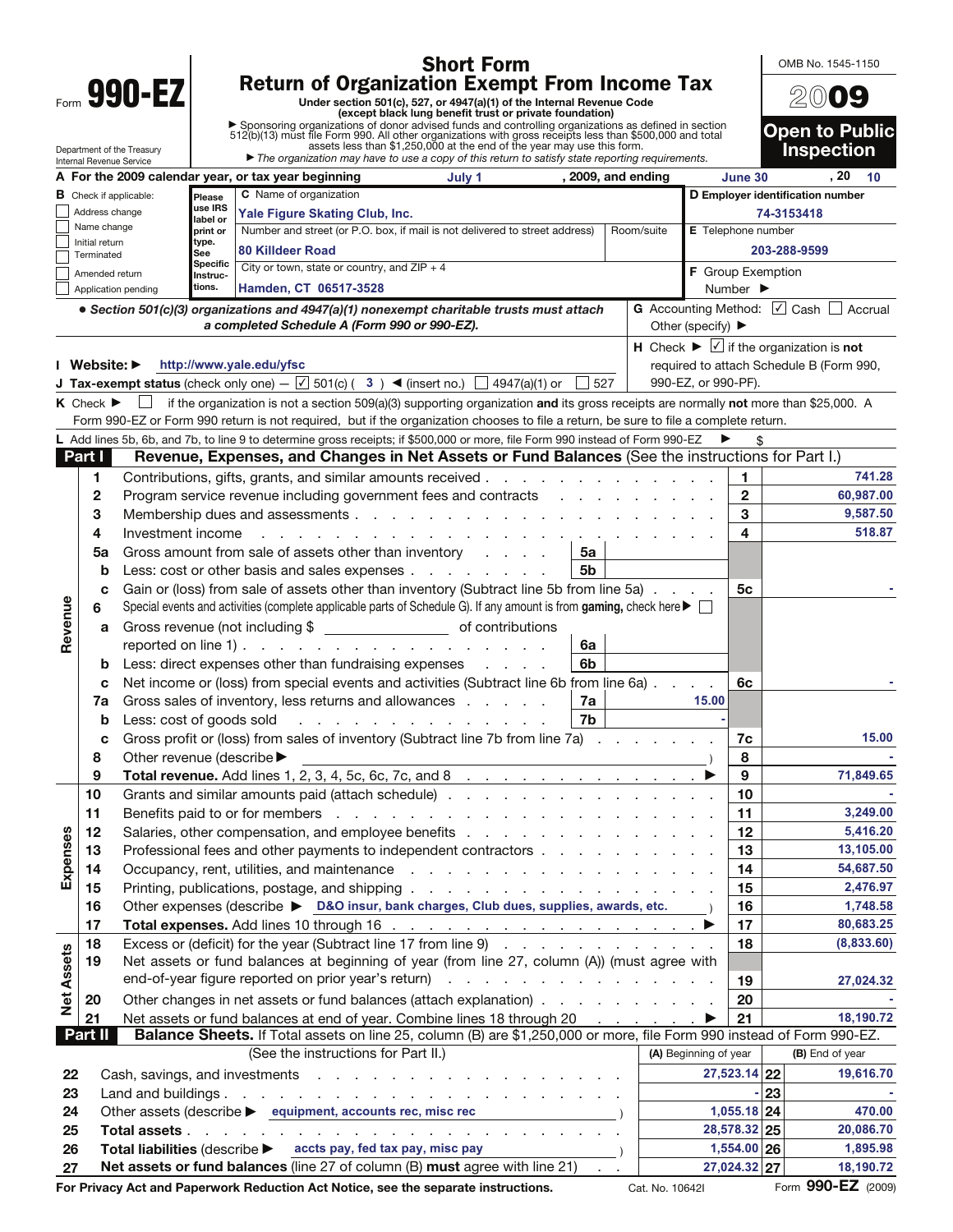|                 | Form 990-EZ (2009)                                                                                                                   |                                                                                                                 |                              |                                                   |                         | Page 2                          |  |  |
|-----------------|--------------------------------------------------------------------------------------------------------------------------------------|-----------------------------------------------------------------------------------------------------------------|------------------------------|---------------------------------------------------|-------------------------|---------------------------------|--|--|
| <b>Part III</b> | Statement of Program Service Accomplishments (See the instructions for Part III.)                                                    |                                                                                                                 |                              |                                                   |                         | <b>Expenses</b>                 |  |  |
|                 | What is the organization's primary exempt purpose?                                                                                   | Educational & recreational programs involving skating                                                           |                              |                                                   | (Required for section   |                                 |  |  |
|                 | Describe what was achieved in carrying out the organization's exempt purposes. In a clear and concise                                |                                                                                                                 |                              |                                                   | 501(c)(3) and 501(c)(4) |                                 |  |  |
|                 | manner, describe the services provided, the number of persons benefited, and other relevant information for                          |                                                                                                                 |                              |                                                   |                         | organizations and section       |  |  |
|                 | each program title.                                                                                                                  |                                                                                                                 |                              |                                                   | for others.)            | 4947(a)(1) trusts; optional     |  |  |
|                 |                                                                                                                                      |                                                                                                                 |                              |                                                   |                         |                                 |  |  |
|                 | 28 Professional instruction and practice ice for Fall, Winter and Spring sessions and special events (show).                         |                                                                                                                 |                              |                                                   |                         |                                 |  |  |
|                 | Club has 143 basic skills members, 45 advanced members.                                                                              |                                                                                                                 |                              |                                                   |                         |                                 |  |  |
|                 |                                                                                                                                      |                                                                                                                 |                              |                                                   |                         |                                 |  |  |
|                 | (Grants \$                                                                                                                           | ) If this amount includes foreign grants, check here $\ldots$ $\ldots$                                          |                              |                                                   | <b>28a</b>              | 67,792.50                       |  |  |
| 29              | Run a member club of the United States Figure Skating Association (USFSA), which includes                                            |                                                                                                                 |                              |                                                   |                         |                                 |  |  |
|                 | administrative assistant, publicity, dues for national organization for club and for each individual,                                |                                                                                                                 |                              |                                                   |                         |                                 |  |  |
|                 | office expenses, etc.                                                                                                                |                                                                                                                 |                              |                                                   |                         |                                 |  |  |
|                 | (Grants \$<br>) If this amount includes foreign grants, check here $\ldots$ $\blacktriangleright$                                    |                                                                                                                 | 29a                          | 11,440.09                                         |                         |                                 |  |  |
| 30              |                                                                                                                                      |                                                                                                                 |                              |                                                   |                         |                                 |  |  |
|                 |                                                                                                                                      |                                                                                                                 |                              |                                                   |                         |                                 |  |  |
|                 |                                                                                                                                      |                                                                                                                 |                              |                                                   |                         |                                 |  |  |
|                 |                                                                                                                                      |                                                                                                                 |                              |                                                   |                         |                                 |  |  |
|                 | (Grants \$                                                                                                                           | ) If this amount includes foreign grants, check here                                                            |                              |                                                   | 30a                     |                                 |  |  |
|                 | 31 Other program services (attach schedule).                                                                                         | the contract of the contract of the contract of the contract of the contract of the contract of the contract of |                              |                                                   |                         |                                 |  |  |
|                 | (Grants \$                                                                                                                           | ) If this amount includes foreign grants, check here                                                            |                              |                                                   | 31a                     |                                 |  |  |
|                 | 32 Total program service expenses (add lines 28a through 31a)                                                                        |                                                                                                                 |                              |                                                   | 32                      | 79,232.59                       |  |  |
| Part IV         | List of Officers, Directors, Trustees, and Key Employees. List each one even if not compensated. (See the instructions for Part IV.) |                                                                                                                 |                              |                                                   |                         |                                 |  |  |
|                 |                                                                                                                                      | (b) Title and average                                                                                           | (c) Compensation             | (d) Contributions to                              |                         | (e) Expense                     |  |  |
|                 | (a) Name and address                                                                                                                 | hours per week<br>devoted to position                                                                           | (If not paid,<br>$enter -0-$ | employee benefit plans &<br>deferred compensation |                         | account and<br>other allowances |  |  |
|                 | <b>Michael Fischer</b>                                                                                                               |                                                                                                                 |                              |                                                   |                         |                                 |  |  |
|                 | 80 Killdeer Road, Hamden, CT 06517                                                                                                   |                                                                                                                 | 0                            |                                                   | 0                       |                                 |  |  |
|                 |                                                                                                                                      |                                                                                                                 |                              |                                                   |                         |                                 |  |  |
|                 | <b>Roberta Nesheim</b>                                                                                                               | VP, Basic Skills Chair (6)                                                                                      |                              |                                                   |                         |                                 |  |  |
|                 | 5 Whiting Court, Northford, CT 06472                                                                                                 |                                                                                                                 | 0                            |                                                   | 0                       |                                 |  |  |
| <b>Mary Lee</b> |                                                                                                                                      | <b>Membership Chair (6)</b>                                                                                     |                              |                                                   |                         |                                 |  |  |
|                 | 70 Lyon Street, New Haven, CT 06511                                                                                                  |                                                                                                                 | 0                            |                                                   | 0                       |                                 |  |  |
|                 | <b>Alice Fischer</b>                                                                                                                 | <b>IT Director / Treasurer (5)</b>                                                                              |                              |                                                   |                         |                                 |  |  |
|                 | 80 Killdeer Road, Hamden, CT 06517                                                                                                   |                                                                                                                 | 0                            |                                                   | 0                       |                                 |  |  |
|                 | <b>Bonnie Collier</b>                                                                                                                |                                                                                                                 |                              |                                                   |                         |                                 |  |  |
|                 | 344 West River Road, Orange, CT 06477                                                                                                | Test Chair (3)                                                                                                  | 0                            |                                                   | 0                       |                                 |  |  |
|                 | <b>Nancy Brittingham</b>                                                                                                             |                                                                                                                 |                              |                                                   |                         |                                 |  |  |
|                 | 139 Walkley Hill Road, Haddam, CT 06438                                                                                              | Secretary (3)<br>0                                                                                              |                              |                                                   | 0                       |                                 |  |  |
|                 |                                                                                                                                      |                                                                                                                 |                              |                                                   |                         |                                 |  |  |
|                 | <b>Martina Brueckner</b>                                                                                                             | Director (1)                                                                                                    |                              |                                                   |                         |                                 |  |  |
|                 | 16 Beechwood Road, Woodbridge, CT 06525                                                                                              |                                                                                                                 |                              |                                                   |                         |                                 |  |  |
|                 | <b>Eugene Chin</b>                                                                                                                   | <b>Treasurer (until 6/2010) (1)</b>                                                                             |                              |                                                   |                         |                                 |  |  |
|                 | 76 Augusta Drive, Milford, CT 06461                                                                                                  |                                                                                                                 | 0                            |                                                   |                         |                                 |  |  |
|                 |                                                                                                                                      |                                                                                                                 |                              |                                                   |                         |                                 |  |  |
|                 |                                                                                                                                      |                                                                                                                 |                              |                                                   |                         |                                 |  |  |
|                 |                                                                                                                                      |                                                                                                                 |                              |                                                   |                         |                                 |  |  |
|                 |                                                                                                                                      |                                                                                                                 |                              |                                                   |                         |                                 |  |  |
|                 |                                                                                                                                      |                                                                                                                 |                              |                                                   |                         |                                 |  |  |
|                 |                                                                                                                                      |                                                                                                                 |                              |                                                   |                         |                                 |  |  |
|                 |                                                                                                                                      |                                                                                                                 |                              |                                                   |                         |                                 |  |  |
|                 |                                                                                                                                      |                                                                                                                 |                              |                                                   |                         |                                 |  |  |
|                 |                                                                                                                                      |                                                                                                                 |                              |                                                   |                         |                                 |  |  |
|                 |                                                                                                                                      |                                                                                                                 |                              |                                                   |                         |                                 |  |  |
|                 |                                                                                                                                      |                                                                                                                 |                              |                                                   |                         |                                 |  |  |
|                 |                                                                                                                                      |                                                                                                                 |                              |                                                   |                         |                                 |  |  |
|                 |                                                                                                                                      |                                                                                                                 |                              |                                                   |                         |                                 |  |  |
|                 |                                                                                                                                      |                                                                                                                 |                              |                                                   |                         |                                 |  |  |
|                 |                                                                                                                                      |                                                                                                                 |                              |                                                   |                         |                                 |  |  |
|                 |                                                                                                                                      |                                                                                                                 |                              |                                                   |                         |                                 |  |  |
|                 |                                                                                                                                      |                                                                                                                 |                              |                                                   |                         |                                 |  |  |
|                 |                                                                                                                                      |                                                                                                                 |                              |                                                   |                         |                                 |  |  |
|                 |                                                                                                                                      |                                                                                                                 |                              |                                                   |                         |                                 |  |  |
|                 |                                                                                                                                      |                                                                                                                 |                              |                                                   |                         |                                 |  |  |
|                 |                                                                                                                                      |                                                                                                                 |                              |                                                   |                         |                                 |  |  |
|                 |                                                                                                                                      |                                                                                                                 |                              |                                                   |                         |                                 |  |  |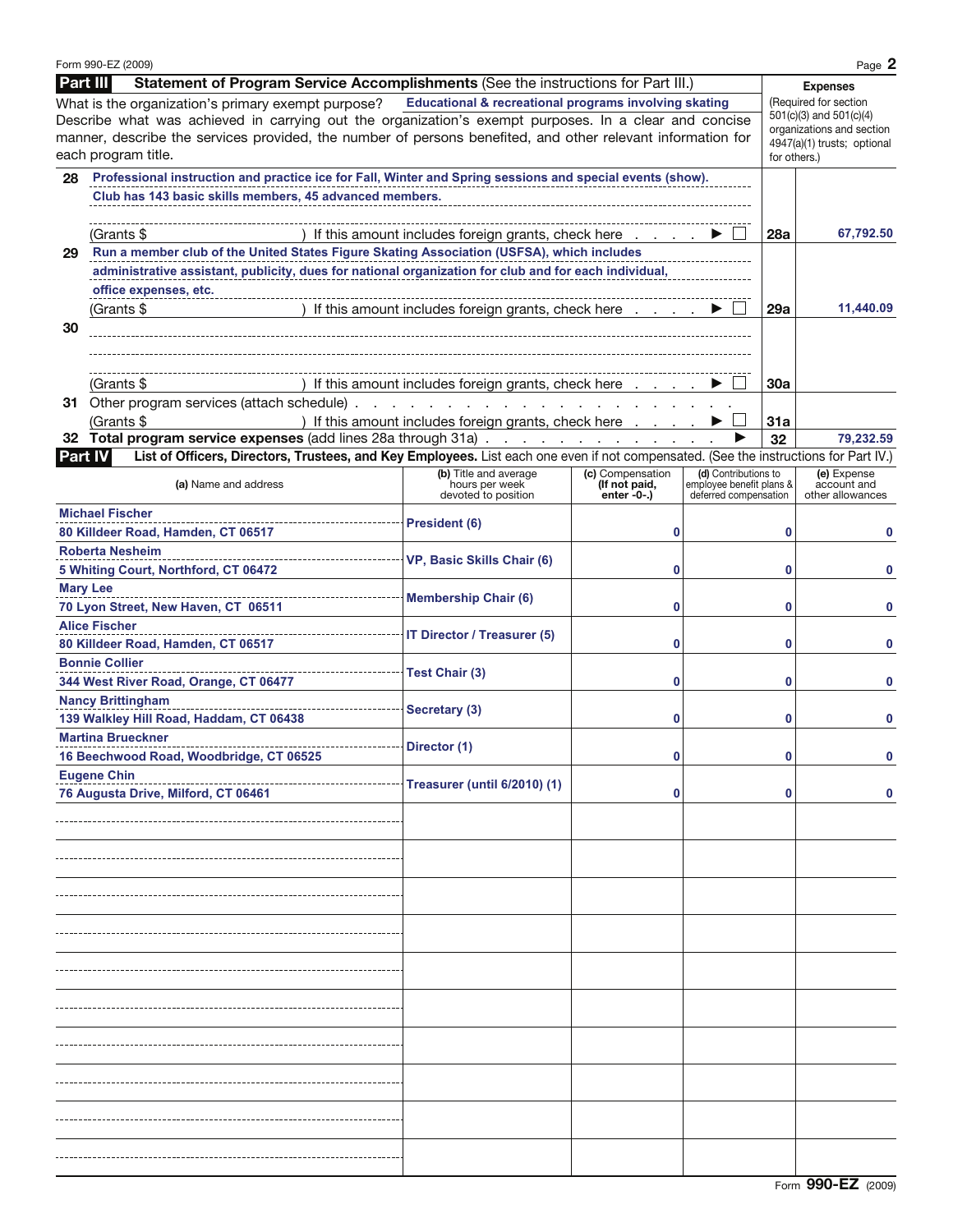| Part V  | Form 990-EZ (2009)<br>Other Information (Note the statement requirements in the instructions for Part V.)                                                                                                                                                                                |                 |        | Page 3       |
|---------|------------------------------------------------------------------------------------------------------------------------------------------------------------------------------------------------------------------------------------------------------------------------------------------|-----------------|--------|--------------|
|         |                                                                                                                                                                                                                                                                                          |                 | Yes No |              |
| 33      | Did the organization engage in any activity not previously reported to the IRS? If "Yes," attach a detailed                                                                                                                                                                              |                 |        |              |
|         | description of each activity respectively and the contract of the contract of the contract of the contract of the contract of the contract of the contract of the contract of the contract of the contract of the contract of                                                            | 33              |        | $\checkmark$ |
| 34      | Were any changes made to the organizing or governing documents? If "Yes," attach a conformed copy of                                                                                                                                                                                     |                 |        | $\checkmark$ |
|         |                                                                                                                                                                                                                                                                                          | 34              |        |              |
| 35      | If the organization had income from business activities, such as those reported on lines 2, 6a, and 7a (among others), but<br>not reported on Form 990-T, attach a statement explaining why the organization did not report the income on Form 990-T.                                    |                 |        |              |
| a       | Did the organization have unrelated business gross income of \$1,000 or more or was it subject to section                                                                                                                                                                                |                 |        | ✓            |
|         | 6033(e) notice, reporting, and proxy tax requirements?<br>and the contract of the contract of the contract of the contract of the contract of the contract of the contract of the contract of the contract of the contract of the contract of the contract of the contract of the contra | 35a             |        |              |
| b<br>36 | Did the organization undergo a liquidation, dissolution, termination, or significant disposition of net assets<br>during the year? If "Yes," complete applicable parts of Schedule N<br>and the contract of the contract of the                                                          | 35b<br>36       |        |              |
| 37a     | Enter amount of political expenditures, direct or indirect, as described in the instructions. $\blacktriangleright$ 37a                                                                                                                                                                  |                 |        |              |
| b       |                                                                                                                                                                                                                                                                                          | 37 <sub>b</sub> |        |              |
| 38a     | Did the organization borrow from, or make any loans to, any officer, director, trustee, or key employee or were                                                                                                                                                                          |                 |        |              |
|         | any such loans made in a prior year and still outstanding at the end of the period covered by this return?                                                                                                                                                                               | 38a             |        | $\checkmark$ |
| b       | If "Yes," complete Schedule L, Part II and enter the total amount involved<br>38b                                                                                                                                                                                                        |                 |        |              |
| 39      | Section 501(c)(7) organizations. Enter:                                                                                                                                                                                                                                                  |                 |        |              |
| a       | Initiation fees and capital contributions included on line 9<br>39a                                                                                                                                                                                                                      |                 |        |              |
| b       | 39 <sub>b</sub><br>Gross receipts, included on line 9, for public use of club facilities                                                                                                                                                                                                 |                 |        |              |
| 40a     | Section 501(c)(3) organizations. Enter amount of tax imposed on the organization during the year under:<br>section 4911 ▶ 0 ; section 4912 ▶ 0 ; section 4955 ▶<br>0                                                                                                                     |                 |        |              |
|         | Section 501(c)(3) and 501(c)(4) organizations. Did the organization engage in any section 4958 excess benefit                                                                                                                                                                            |                 |        |              |
|         | transaction during the year or is it aware that it engaged in an excess benefit transaction with a disqualified                                                                                                                                                                          |                 |        |              |
|         | person in a prior year, and that the transaction has not been reported on any of the organization's prior                                                                                                                                                                                | 40b             |        |              |
|         | Section 501(c)(3) and 501(c)(4) organizations. Enter amount of tax imposed on                                                                                                                                                                                                            |                 |        |              |
|         | organization managers or disqualified persons during the year under sections 4912,<br>$\mathbf{0}$                                                                                                                                                                                       |                 |        |              |
|         | Section 501(c)(3) and 501(c)(4) organizations. Enter amount of tax on line 40c<br>0                                                                                                                                                                                                      |                 |        |              |
| е       | All organizations. At any time during the tax year, was the organization a party to a prohibited tax shelter                                                                                                                                                                             | 40e             |        |              |
| 41      | List the states with which a copy of this return is filed. $\blacktriangleright$ none                                                                                                                                                                                                    |                 |        |              |
| 42a     | The organization's books are in care of ▶ Alice E. Fischer [11] Telephone no. ▶ 1.1.1.1                                                                                                                                                                                                  | 203-288-9599    |        |              |
|         | Located at ▶ 80 Killdeer Road, Hamden, CT<br>$ZIP + 4$                                                                                                                                                                                                                                   | 06517-3528      |        |              |
| b       | At any time during the calendar year, did the organization have an interest in or a signature or other authority                                                                                                                                                                         |                 |        |              |
|         | over a financial account in a foreign country (such as a bank account, securities account, or other financial                                                                                                                                                                            |                 | Yes    | No           |
|         |                                                                                                                                                                                                                                                                                          | 42b             |        | $\checkmark$ |
|         | If "Yes," enter the name of the foreign country: ▶<br>See the instructions for exceptions and filing requirements for Form TD F 90-22.1, Report of Foreign Bank<br>and Financial Accounts.                                                                                               |                 |        |              |
|         | At any time during the calendar year, did the organization maintain an office outside of the U.S.?                                                                                                                                                                                       | 42c             |        |              |
| c       | If "Yes," enter the name of the foreign country: ▶                                                                                                                                                                                                                                       |                 |        |              |
| 43      | Section 4947(a)(1) nonexempt charitable trusts filing Form 990-EZ in lieu of Form 1041-Check here<br>and enter the amount of tax-exempt interest received or accrued during the tax year $\ldots$<br>43                                                                                  |                 |        |              |
|         |                                                                                                                                                                                                                                                                                          |                 |        |              |
|         | Did the organization maintain any donor advised funds? If "Yes," Form 990 must be completed instead of                                                                                                                                                                                   |                 | Yes    |              |
| 44      | Form 990-EZ<br>the contract of the contract of the contract of the contract of the contract of                                                                                                                                                                                           | 44              |        |              |
| 45      | Is any related organization a controlled entity of the organization within the meaning of section 512(b)(13)? If                                                                                                                                                                         |                 |        | No           |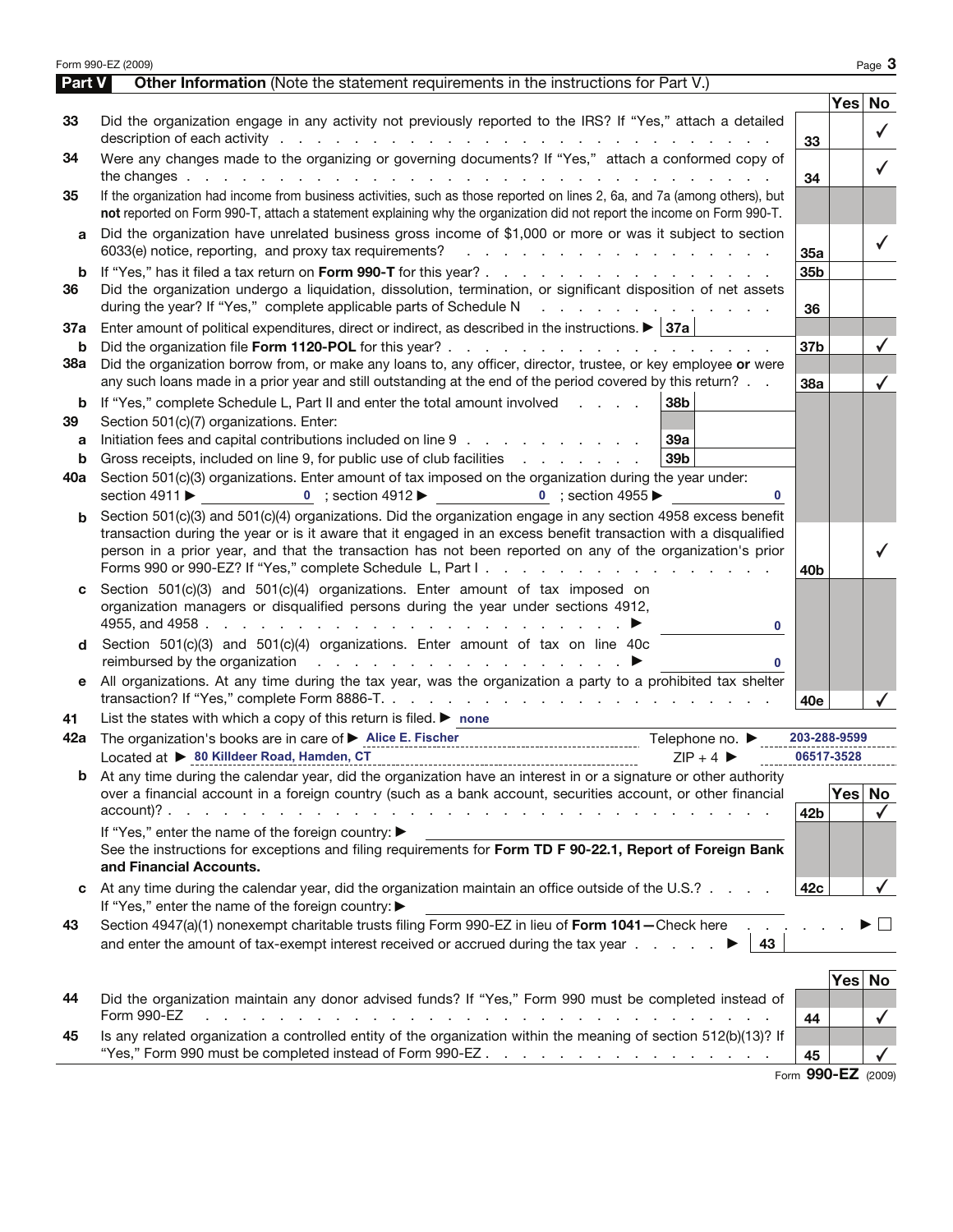|                | Form 990-EZ (2009)                                                                                                                                                                                                                                              |  |  |                     |                  |            | Page 4       |
|----------------|-----------------------------------------------------------------------------------------------------------------------------------------------------------------------------------------------------------------------------------------------------------------|--|--|---------------------|------------------|------------|--------------|
| <b>Part VI</b> | Section 501(c)(3) organizations and section 4947(a)(1) nonexempt charitable trusts only. All section<br>501(c)(3) organizations and section 4947(a)(1) nonexempt charitable trusts must answer questions 46–49b<br>and complete the tables for lines 50 and 51. |  |  |                     |                  |            |              |
| 46             | Did the organization engage in direct or indirect political campaign activities on behalf of or in opposition to                                                                                                                                                |  |  |                     |                  | <b>Yes</b> | No           |
|                |                                                                                                                                                                                                                                                                 |  |  |                     | 46               |            |              |
| 47             | Did the organization engage in lobbying activities? If "Yes," complete Schedule C, Part II                                                                                                                                                                      |  |  |                     | 47               |            | $\checkmark$ |
| 48             | Is the organization a school as described in section $170(b)(1)(A)(ii)$ ? If "Yes," complete Schedule E                                                                                                                                                         |  |  |                     | 48               |            |              |
| 49a            | Did the organization make any transfers to an exempt non-charitable related organization?                                                                                                                                                                       |  |  |                     | 49a              |            |              |
| b              | 49b                                                                                                                                                                                                                                                             |  |  |                     |                  |            |              |
| 50             | Complete this table for the organization's five highest compensated employees (other than officers, directors, trustees and key                                                                                                                                 |  |  |                     |                  |            |              |
|                | employees) who each received more than \$100,000 of compensation from the organization. If there is none, enter "None."                                                                                                                                         |  |  |                     |                  |            |              |
|                | (c) Compensation<br>(d) Contributions to<br>(b) Title and average<br>(a) Name and address of each employee paid more<br>employee benefit plans &<br>hours per week<br>deferred compensation<br>than \$100,000<br>devoted to position<br>other allowances        |  |  |                     |                  |            |              |
| <b>None</b>    |                                                                                                                                                                                                                                                                 |  |  |                     |                  |            |              |
|                |                                                                                                                                                                                                                                                                 |  |  |                     |                  |            |              |
|                |                                                                                                                                                                                                                                                                 |  |  |                     |                  |            |              |
|                |                                                                                                                                                                                                                                                                 |  |  |                     |                  |            |              |
|                |                                                                                                                                                                                                                                                                 |  |  |                     |                  |            |              |
|                |                                                                                                                                                                                                                                                                 |  |  |                     |                  |            |              |
|                |                                                                                                                                                                                                                                                                 |  |  |                     |                  |            |              |
|                |                                                                                                                                                                                                                                                                 |  |  |                     |                  |            |              |
|                |                                                                                                                                                                                                                                                                 |  |  |                     |                  |            |              |
|                |                                                                                                                                                                                                                                                                 |  |  |                     |                  |            |              |
| f              | Total number of other employees paid over \$100,000 $\ldots$ $\ldots$                                                                                                                                                                                           |  |  |                     |                  |            |              |
|                |                                                                                                                                                                                                                                                                 |  |  |                     |                  |            |              |
| 51             | Complete this table for the organization's five highest compensated independent contractors who each received more than<br>\$100,000 of compensation from the organization. If there is none, enter "None."                                                     |  |  |                     |                  |            |              |
|                | (a) Name and address of each independent contractor paid more than \$100,000                                                                                                                                                                                    |  |  | (b) Type of service | (c) Compensation |            |              |
| <b>None</b>    |                                                                                                                                                                                                                                                                 |  |  |                     |                  |            |              |
|                |                                                                                                                                                                                                                                                                 |  |  |                     |                  |            |              |
|                |                                                                                                                                                                                                                                                                 |  |  |                     |                  |            |              |
|                |                                                                                                                                                                                                                                                                 |  |  |                     |                  |            |              |

**d** Total number of other independent contractors each receiving over \$100,000 . .  $\blacktriangleright$ 

|                               | Under penalties of perjury, I declare that I have examined this return, including accompanying schedules and statements, and to the best of my knowledge<br>and belief, it is true, correct, and complete. Declaration of preparer (other than officer) is based on all information of which preparer has any knowledge. |                                             |                                                     |                                                  |  |  |  |  |
|-------------------------------|--------------------------------------------------------------------------------------------------------------------------------------------------------------------------------------------------------------------------------------------------------------------------------------------------------------------------|---------------------------------------------|-----------------------------------------------------|--------------------------------------------------|--|--|--|--|
| <b>Sign</b><br>Here           |                                                                                                                                                                                                                                                                                                                          |                                             |                                                     |                                                  |  |  |  |  |
|                               | Signature of officer                                                                                                                                                                                                                                                                                                     |                                             |                                                     | Date                                             |  |  |  |  |
|                               | Alice E. Fischer, Treasurer                                                                                                                                                                                                                                                                                              |                                             |                                                     |                                                  |  |  |  |  |
|                               | Type or print name and title                                                                                                                                                                                                                                                                                             |                                             |                                                     |                                                  |  |  |  |  |
| Paid                          | Preparer's<br>signature                                                                                                                                                                                                                                                                                                  | Date                                        | Check if<br>self-<br>employed $\blacktriangleright$ | Preparer's identifying number (See instructions) |  |  |  |  |
| Preparer's<br><b>Use Only</b> | Firm's name (or<br>vours if self-employed),<br>address, and $ZIP + 4$                                                                                                                                                                                                                                                    | EIN<br>▸<br>Phone no. $\blacktriangleright$ |                                                     |                                                  |  |  |  |  |
|                               | May the IRS discuss this return with the preparer shown above? See instructions                                                                                                                                                                                                                                          |                                             |                                                     | Yes<br><b>No</b>                                 |  |  |  |  |
|                               |                                                                                                                                                                                                                                                                                                                          |                                             |                                                     | $F_{\text{arm}}$ QQO_E7 (2000)                   |  |  |  |  |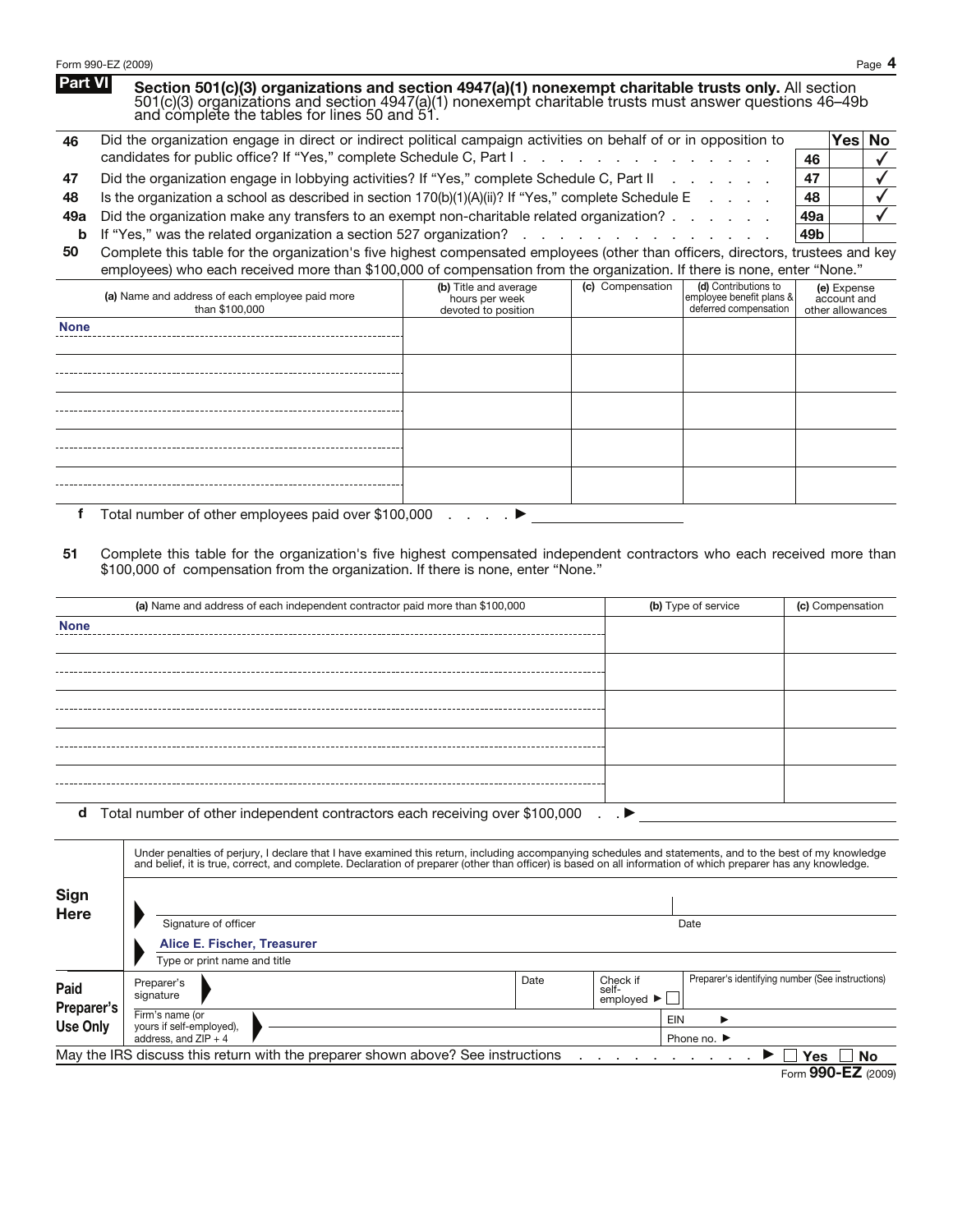## Public Charity Status and Public Support **SCHEDULE A**

OMB No. 1545-0047 **Open to Public**

| (Form 990 or 990-EZ) |           |                                                        | <b>Public Charity Status and Public Support</b>                                                                         |                                                                                                                                                                                                                                 |                                                               |                                                   |                                                      |                                         |     |                                              |                                            |  |  |
|----------------------|-----------|--------------------------------------------------------|-------------------------------------------------------------------------------------------------------------------------|---------------------------------------------------------------------------------------------------------------------------------------------------------------------------------------------------------------------------------|---------------------------------------------------------------|---------------------------------------------------|------------------------------------------------------|-----------------------------------------|-----|----------------------------------------------|--------------------------------------------|--|--|
|                      |           |                                                        | Complete if the organization is a section 501(c)(3) organization or a section<br>4947(a)(1) nonexempt charitable trust. |                                                                                                                                                                                                                                 |                                                               |                                                   |                                                      |                                         |     |                                              |                                            |  |  |
|                      |           | Department of the Treasury<br>Internal Revenue Service |                                                                                                                         |                                                                                                                                                                                                                                 | Attach to Form 990 or Form 990-EZ. See separate instructions. |                                                   |                                                      |                                         |     |                                              | <b>Open to Public</b><br><b>Inspection</b> |  |  |
|                      |           | Name of the organization                               |                                                                                                                         |                                                                                                                                                                                                                                 |                                                               |                                                   |                                                      |                                         |     |                                              | <b>Employer identification number</b>      |  |  |
|                      |           | Yale Figure Skating Club, Inc.                         |                                                                                                                         |                                                                                                                                                                                                                                 |                                                               |                                                   |                                                      |                                         | 74  |                                              | 3153418                                    |  |  |
| Part I               |           |                                                        |                                                                                                                         | Reason for Public Charity Status (All organizations must complete this part.) See instructions.                                                                                                                                 |                                                               |                                                   |                                                      |                                         |     |                                              |                                            |  |  |
|                      |           |                                                        |                                                                                                                         | The organization is not a private foundation because it is: (For lines 1 through 11, check only one box.)                                                                                                                       |                                                               |                                                   |                                                      |                                         |     |                                              |                                            |  |  |
| 1.                   |           |                                                        |                                                                                                                         | A church, convention of churches, or association of churches described in section 170(b)(1)(A)(i).                                                                                                                              |                                                               |                                                   |                                                      |                                         |     |                                              |                                            |  |  |
| 2                    |           |                                                        |                                                                                                                         | A school described in section 170(b)(1)(A)(ii). (Attach Schedule E.)                                                                                                                                                            |                                                               |                                                   |                                                      |                                         |     |                                              |                                            |  |  |
| 3                    |           |                                                        |                                                                                                                         | A hospital or a cooperative hospital service organization described in section 170(b)(1)(A)(iii).                                                                                                                               |                                                               |                                                   |                                                      |                                         |     |                                              |                                            |  |  |
| 4                    |           |                                                        |                                                                                                                         | A medical research organization operated in conjunction with a hospital described in section 170(b)(1)(A)(iii). Enter the                                                                                                       |                                                               |                                                   |                                                      |                                         |     |                                              |                                            |  |  |
| 5                    |           |                                                        | section 170(b)(1)(A)(iv). (Complete Part II.)                                                                           | An organization operated for the benefit of a college or university owned or operated by a governmental unit described in                                                                                                       |                                                               |                                                   |                                                      |                                         |     |                                              |                                            |  |  |
| 6                    |           |                                                        |                                                                                                                         | A federal, state, or local government or governmental unit described in section 170(b)(1)(A)(v).                                                                                                                                |                                                               |                                                   |                                                      |                                         |     |                                              |                                            |  |  |
| 7                    |           |                                                        |                                                                                                                         | An organization that normally receives a substantial part of its support from a governmental unit or from the general public<br>described in section 170(b)(1)(A)(vi). (Complete Part II.)                                      |                                                               |                                                   |                                                      |                                         |     |                                              |                                            |  |  |
| 8                    |           |                                                        |                                                                                                                         | A community trust described in section 170(b)(1)(A)(vi). (Complete Part II.)                                                                                                                                                    |                                                               |                                                   |                                                      |                                         |     |                                              |                                            |  |  |
| 9                    | $\sqrt{}$ |                                                        |                                                                                                                         | An organization that normally receives: (1) more than 33% % of its support from contributions, membership fees, and gross                                                                                                       |                                                               |                                                   |                                                      |                                         |     |                                              |                                            |  |  |
|                      |           |                                                        |                                                                                                                         | receipts from activities related to its exempt functions—subject to certain exceptions, and (2) no more than 33% % of its                                                                                                       |                                                               |                                                   |                                                      |                                         |     |                                              |                                            |  |  |
|                      |           |                                                        |                                                                                                                         | support from gross investment income and unrelated business taxable income (less section 511 tax) from businesses                                                                                                               |                                                               |                                                   |                                                      |                                         |     |                                              |                                            |  |  |
|                      |           |                                                        |                                                                                                                         | acquired by the organization after June 30, 1975. See section 509(a)(2). (Complete Part III.)                                                                                                                                   |                                                               |                                                   |                                                      |                                         |     |                                              |                                            |  |  |
| 10<br>11             |           |                                                        |                                                                                                                         | An organization organized and operated exclusively to test for public safety. See section 509(a)(4).<br>An organization organized and operated exclusively for the benefit of, to perform the functions of, or to carry out the |                                                               |                                                   |                                                      |                                         |     |                                              |                                            |  |  |
|                      |           |                                                        |                                                                                                                         | purposes of one or more publicly supported organizations described in section 509(a)(1) or section 509(a)(2). See section                                                                                                       |                                                               |                                                   |                                                      |                                         |     |                                              |                                            |  |  |
|                      |           |                                                        |                                                                                                                         | 509(a)(3). Check the box that describes the type of supporting organization and complete lines 11e through 11h.                                                                                                                 |                                                               |                                                   |                                                      |                                         |     |                                              |                                            |  |  |
|                      |           | $a \Box$ Type I                                        |                                                                                                                         | $\mathsf{b}$ $\Box$ Type II                                                                                                                                                                                                     |                                                               |                                                   | $\mathbf{c}$ $\Box$ Type III-Functionally integrated |                                         |     |                                              | $d \Box$ Type III-Other                    |  |  |
| e l                  |           |                                                        |                                                                                                                         | By checking this box, I certify that the organization is not controlled directly or indirectly by one or more disqualified                                                                                                      |                                                               |                                                   |                                                      |                                         |     |                                              |                                            |  |  |
|                      |           |                                                        |                                                                                                                         | persons other than foundation managers and other than one or more publicly supported organizations described in section                                                                                                         |                                                               |                                                   |                                                      |                                         |     |                                              |                                            |  |  |
|                      |           |                                                        | 509(a)(1) or section 509(a)(2).                                                                                         |                                                                                                                                                                                                                                 |                                                               |                                                   |                                                      |                                         |     |                                              |                                            |  |  |
| f                    |           |                                                        |                                                                                                                         | If the organization received a written determination from the IRS that it is a Type I, Type II, or Type III supporting                                                                                                          |                                                               |                                                   |                                                      |                                         |     |                                              |                                            |  |  |
| g                    |           |                                                        | organization, check this box                                                                                            | Since August 17, 2006, has the organization accepted any gift or contribution from any of the                                                                                                                                   |                                                               |                                                   |                                                      |                                         |     |                                              |                                            |  |  |
|                      |           | following persons?                                     |                                                                                                                         |                                                                                                                                                                                                                                 |                                                               |                                                   |                                                      |                                         |     |                                              |                                            |  |  |
|                      |           |                                                        |                                                                                                                         | (i) A person who directly or indirectly controls, either alone or together with persons described in (ii)                                                                                                                       |                                                               |                                                   |                                                      |                                         |     |                                              | Yes<br>No                                  |  |  |
|                      |           |                                                        |                                                                                                                         | and (iii) below, the governing body of the supported organization?                                                                                                                                                              |                                                               |                                                   |                                                      |                                         |     |                                              | 11g(i)                                     |  |  |
|                      |           |                                                        |                                                                                                                         | (ii) A family member of a person described in (i) above?                                                                                                                                                                        |                                                               |                                                   |                                                      |                                         |     |                                              | 11g(ii)                                    |  |  |
| h.                   |           |                                                        |                                                                                                                         | (iii) A 35% controlled entity of a person described in (i) or (ii) above?<br>Provide the following information about the supported organization(s).                                                                             |                                                               |                                                   |                                                      |                                         |     |                                              | 11g(iii)                                   |  |  |
|                      |           | (i) Name of supported                                  | (ii) EIN                                                                                                                | (iii) Type of organization                                                                                                                                                                                                      |                                                               | (iv) Is the organization                          |                                                      | (v) Did you notify                      |     | (vi) Is the                                  | (vii) Amount of                            |  |  |
|                      |           | organization                                           |                                                                                                                         | (described on lines 1-9<br>above or IRC section                                                                                                                                                                                 |                                                               | in col. (i) listed in your<br>governing document? |                                                      | the organization in<br>col. (i) of your |     | organization in col.<br>(i) organized in the | support                                    |  |  |
|                      |           |                                                        |                                                                                                                         | (see instructions))                                                                                                                                                                                                             |                                                               |                                                   |                                                      | support?                                |     | U.S.?                                        |                                            |  |  |
|                      |           |                                                        |                                                                                                                         |                                                                                                                                                                                                                                 | Yes                                                           | No                                                | Yes                                                  | No                                      | Yes | No                                           |                                            |  |  |
|                      |           |                                                        |                                                                                                                         |                                                                                                                                                                                                                                 |                                                               |                                                   |                                                      |                                         |     |                                              |                                            |  |  |
|                      |           |                                                        |                                                                                                                         |                                                                                                                                                                                                                                 |                                                               |                                                   |                                                      |                                         |     |                                              |                                            |  |  |
|                      |           |                                                        |                                                                                                                         |                                                                                                                                                                                                                                 |                                                               |                                                   |                                                      |                                         |     |                                              |                                            |  |  |
|                      |           |                                                        |                                                                                                                         |                                                                                                                                                                                                                                 |                                                               |                                                   |                                                      |                                         |     |                                              |                                            |  |  |
|                      |           |                                                        |                                                                                                                         |                                                                                                                                                                                                                                 |                                                               |                                                   |                                                      |                                         |     |                                              |                                            |  |  |
|                      |           |                                                        |                                                                                                                         |                                                                                                                                                                                                                                 |                                                               |                                                   |                                                      |                                         |     |                                              |                                            |  |  |
|                      |           |                                                        |                                                                                                                         |                                                                                                                                                                                                                                 |                                                               |                                                   |                                                      |                                         |     |                                              |                                            |  |  |
|                      |           |                                                        |                                                                                                                         |                                                                                                                                                                                                                                 |                                                               |                                                   |                                                      |                                         |     |                                              |                                            |  |  |

**Total**

Cat. No. 11285F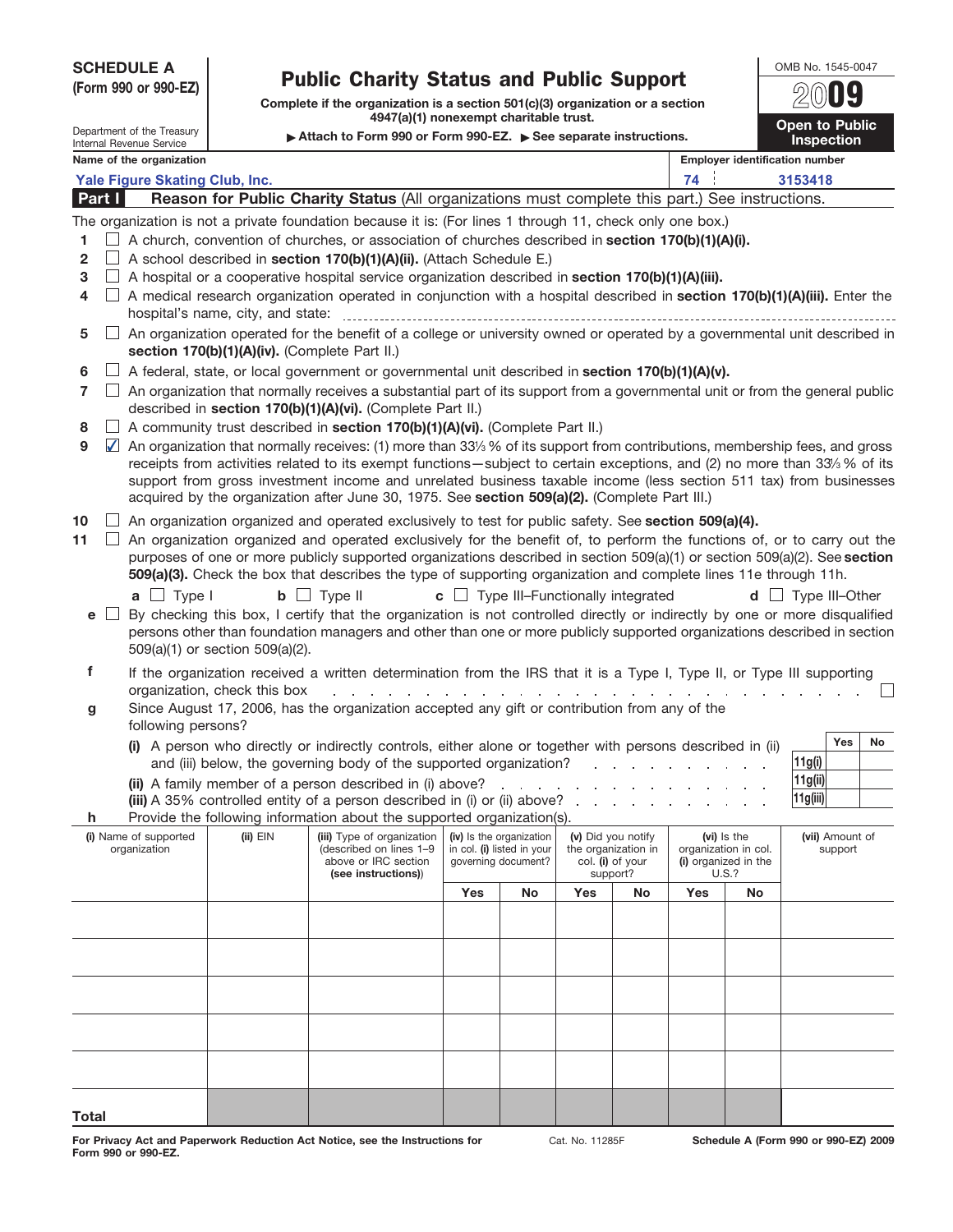|              | Schedule A (Form 990 or 990-EZ) 2009                                                                                                                                                                                                                                                                                                                                                                                                                                                                                                                                     |          |          |                                                                                                               |            |          | Page 2    |  |  |
|--------------|--------------------------------------------------------------------------------------------------------------------------------------------------------------------------------------------------------------------------------------------------------------------------------------------------------------------------------------------------------------------------------------------------------------------------------------------------------------------------------------------------------------------------------------------------------------------------|----------|----------|---------------------------------------------------------------------------------------------------------------|------------|----------|-----------|--|--|
|              | Part II<br>Support Schedule for Organizations Described in Sections 170(b)(1)(A)(iv) and 170(b)(1)(A)(vi)<br>(Complete only if you checked the box on line 5, 7, or 8 of Part I.)                                                                                                                                                                                                                                                                                                                                                                                        |          |          |                                                                                                               |            |          |           |  |  |
|              | <b>Section A. Public Support</b>                                                                                                                                                                                                                                                                                                                                                                                                                                                                                                                                         |          |          |                                                                                                               |            |          |           |  |  |
|              | Calendar year (or fiscal year beginning in) $\blacktriangleright$                                                                                                                                                                                                                                                                                                                                                                                                                                                                                                        | (a) 2005 | (b) 2006 | (c) 2007                                                                                                      | $(d)$ 2008 | (e) 2009 | (f) Total |  |  |
| 1            | Gifts, grants, contributions, and<br>membership fees received. (Do not<br>include any "unusual grants.")                                                                                                                                                                                                                                                                                                                                                                                                                                                                 |          |          |                                                                                                               |            |          |           |  |  |
| $\mathbf{2}$ | Tax revenues levied for the organization's<br>benefit and either paid to or expended on<br>its behalf<br>and the company of the company<br>$\sim$                                                                                                                                                                                                                                                                                                                                                                                                                        |          |          |                                                                                                               |            |          |           |  |  |
| 3            | The value of services or facilities<br>furnished by a governmental unit to the<br>organization without charge<br>and a state                                                                                                                                                                                                                                                                                                                                                                                                                                             |          |          |                                                                                                               |            |          |           |  |  |
| 4            | Total. Add lines 1 through 3<br>and a state                                                                                                                                                                                                                                                                                                                                                                                                                                                                                                                              |          |          |                                                                                                               |            |          |           |  |  |
| 5<br>6       | The portion of total contributions by each<br>person (other than a governmental unit or<br>publicly supported organization) included<br>on line 1 that exceeds 2% of the amount<br>shown on line 11, column (f)<br>$\sim$<br><b>Contract Contract Contract</b><br>Public support. Subtract line 5 from line 4.                                                                                                                                                                                                                                                           |          |          |                                                                                                               |            |          |           |  |  |
|              | <b>Section B. Total Support</b>                                                                                                                                                                                                                                                                                                                                                                                                                                                                                                                                          |          |          |                                                                                                               |            |          |           |  |  |
|              | Calendar year (or fiscal year beginning in) $\blacktriangleright$                                                                                                                                                                                                                                                                                                                                                                                                                                                                                                        | (a) 2005 | (b) 2006 | (c) 2007                                                                                                      | $(d)$ 2008 | (e) 2009 | (f) Total |  |  |
| 7            | Amounts from line 4 and the state of the state of the state of the state of the state of the state of the state                                                                                                                                                                                                                                                                                                                                                                                                                                                          |          |          |                                                                                                               |            |          |           |  |  |
| 8            | Gross income from interest, dividends.<br>payments received on securities loans,<br>rents, royalties and income from similar<br>sources in the sources                                                                                                                                                                                                                                                                                                                                                                                                                   |          |          |                                                                                                               |            |          |           |  |  |
| 9            | Net income from unrelated business<br>activities, whether or not the business is<br>regularly carried on                                                                                                                                                                                                                                                                                                                                                                                                                                                                 |          |          |                                                                                                               |            |          |           |  |  |
| 10           | Other income. Do not include gain or<br>loss from the sale of capital assets<br>(Explain in Part IV.)<br>and a state of the state                                                                                                                                                                                                                                                                                                                                                                                                                                        |          |          |                                                                                                               |            |          |           |  |  |
| 11           | Total support. Add lines 7 through 10                                                                                                                                                                                                                                                                                                                                                                                                                                                                                                                                    |          |          |                                                                                                               |            |          |           |  |  |
| 12           | Gross receipts from related activities, etc. (see instructions)                                                                                                                                                                                                                                                                                                                                                                                                                                                                                                          |          |          |                                                                                                               |            | 12       |           |  |  |
| 13           | First five years. If the Form 990 is for the organization's first, second, third, fourth, or fifth tax year as a section 501(c)(3)<br>organization, check this box and stop here                                                                                                                                                                                                                                                                                                                                                                                         |          |          |                                                                                                               |            |          |           |  |  |
|              | Section C. Computation of Public Support Percentage                                                                                                                                                                                                                                                                                                                                                                                                                                                                                                                      |          |          |                                                                                                               |            |          |           |  |  |
| 14           | Public support percentage for 2009 (line 6, column (f) divided by line 11, column (f))                                                                                                                                                                                                                                                                                                                                                                                                                                                                                   |          |          |                                                                                                               |            | 14       | %         |  |  |
| 15           | Public support percentage from 2008 Schedule A, Part II, line 14                                                                                                                                                                                                                                                                                                                                                                                                                                                                                                         |          |          | and a state of the state of the state of the state of the state of the state of the state of the state of the |            | 15       | $\%$      |  |  |
| 16a          | 331/ <sub>3</sub> % support test-2009. If the organization did not check the box on line 13, and line 14 is 331/ <sub>3</sub> % or more, check this box                                                                                                                                                                                                                                                                                                                                                                                                                  |          |          |                                                                                                               |            |          |           |  |  |
|              | and stop here. The organization qualifies as a publicly supported organization<br>and the company of the company of the<br>$\Box$                                                                                                                                                                                                                                                                                                                                                                                                                                        |          |          |                                                                                                               |            |          |           |  |  |
| b            | 331/3 % support test-2008. If the organization did not check a box on line 13 or 16a, and line 15 is 33/3 % or more, check this                                                                                                                                                                                                                                                                                                                                                                                                                                          |          |          |                                                                                                               |            |          |           |  |  |
|              | box and stop here. The organization qualifies as a publicly supported organization                                                                                                                                                                                                                                                                                                                                                                                                                                                                                       |          |          |                                                                                                               |            |          | $\Box$    |  |  |
|              | 17a 10%-facts-and-circumstances test-2009. If the organization did not check a box on line 13, 16a, or 16b, and line 14 is 10% or<br>more, and if the organization meets the "facts-and-circumstances" test, check this box and stop here. Explain in Part IV how the<br>organization meets the "facts-and-circumstances" test. The organization qualifies as a publicly supported organization                                                                                                                                                                          |          |          |                                                                                                               |            |          |           |  |  |
| b<br>18      | 10%-facts-and-circumstances test-2008. If the organization did not check a box on line 13, 16a, 16b, or 17a, and line 15 is 10% or<br>more, and if the organization meets the "facts-and-circumstances" test, check this box and stop here. Explain in Part IV how the<br>organization meets the "facts-and-circumstances" test. The organization qualifies as a publicly supported organization<br><b>Private foundation.</b> If the organization did not check a box on line 13, 16a, 16b, 17a, or 17b, check this box and see instructions $\blacktriangleright \Box$ |          |          |                                                                                                               |            |          |           |  |  |

**Schedule A (Form 990 or 990-EZ) 2009**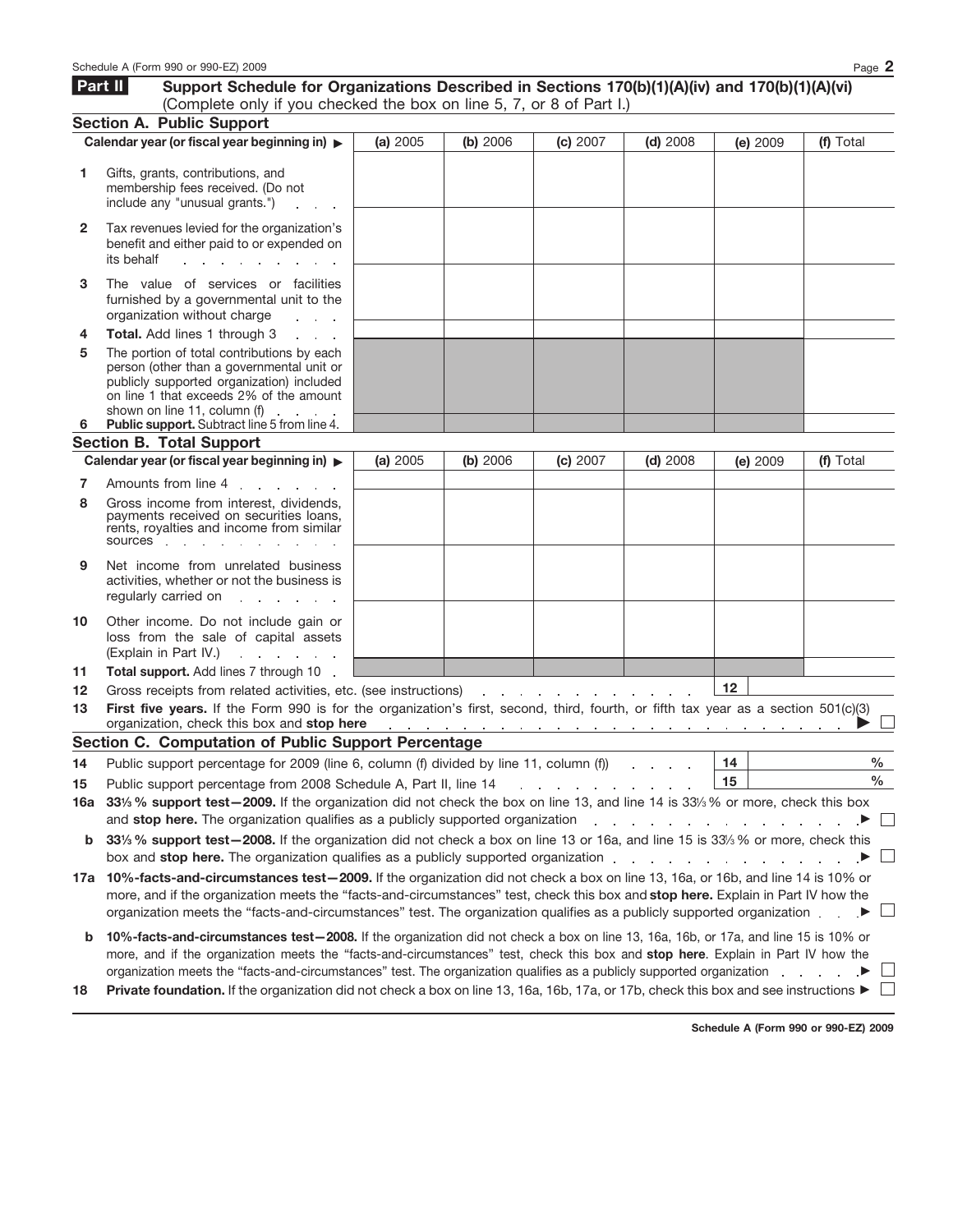## **Part III Support Schedule for Organizations Described in Section 509(a)(2)** (Complete only if you checked the box on line 9 of Part I.)

**Section A. Public Support Calendar year (or fiscal year beginning in)** © **(a)** 2005 **(b)** 2006 **(c)** 2007 **(d)** 2008 **(f)** Total **(e)** 2009 **1** Gifts, grants, contributions, and membership fees received. (Do not include **9,432 11,511 10,160 10,245 10,185 51,533** any "unusual grants.") **2** Gross receipts from admissions, merchandise sold or services performed, or facilities furnished in any activity that is related to the **63,976 69,419 66,309 50,093 60,987 310,784** organization's tax-exempt purpose **3** Gross receipts from activities that are not an **0 0 0 0 0 0** unrelated trade or business under section 513 **4** Tax revenues levied for the organization's benefit and either paid to or expended on **0 0 0 0 0 0** its behalf and a strategic and a strategic **5** The value of services or facilities furnished by a governmental unit to the **0 0 0 0 0 0** organization without charge **Service 6 Total.** Add lines 1 through 5 **73,408 80,930 76,469 60,338 71,172 362,317** Amounts included on lines 1, 2, and 3 **7a 0 0 0 0 0 0** received from disqualified persons Amounts included on lines 2 and 3 received **b** from other than disqualified persons that exceed the greater of \$5,000 or 1% of the amount on line 13 for the year **0 0 0 0 0 0 0 0 0 0 0 0** Add lines 7a and 7b **c Public support** (Subtract line 7c from **8** line 6.) **362,317 Section B. Total Support Calendar year (or fiscal year beginning in)** © **(a)** 2005 **(b)** 2006 **(c)** 2007 **(d)** 2008 **(f)** Total **(e)** 2009 **73,408 80,930 76,469 60,338 71,172 362,317 9** Amounts from line 6 10a Gross income from interest, dividends, payments received on securities loans, rents, royalties and income from similar **232 1,195 1,212 1,127 519 4,285** sources with the sources with the sources of the state of the state of the state of the state of the state of the state of the state of the state of the state of the state of the state of the state of the state of the stat **b** Unrelated business taxable income (less section 511 taxes) from businesses **0 0 0 0 0 0** acquired after June 30, 1975 **232 1,195 1,212 1,127 519 4,285 c** Add lines 10a and 10b **11** Net income from unrelated business activities not included in line 10b, whether or not the business is regularly **0 850 0 0 0 850** carried on the state of the state of the state of the state of the state of the state of the state of the state of the state of the state of the state of the state of the state of the state of the state of the state of the **12** Other income. Do not include gain or loss from the sale of capital assets (Explain in Part IV.) **25 91 (235) 130 159 170 13 Total support.** (Add lines 9, 10c, 11, **73,665 83,066 77,446 61,595 71,850 367,622** and 12.) **14 First five years.** If the Form 990 is for the organization's first, second, third, fourth, or fifth tax year as a section 501(c)(3) ✔organization, check this box and **stop here** © **Section C. Computation of Public Support Percentage 15** Public support percentage for 2009 (line 8, column (f) divided by line 13, column (f)) **15 % 16** Public support percentage from 2008 Schedule A, Part III, line 15 **16 % Section D. Computation of Investment Income Percentage % 17 17** Investment income percentage for **2009** (line 10c, column (f) divided by line 13, column (f)) **18 % 18** Investment income percentage from **2008** Schedule A, Part III, line 17 **19a** 331/<sub>2</sub> % support tests – 2009. If the organization did not check the box on line 14, and line 15 is more than 33<sup>/</sup><sub>2</sub> %, and line 17 is not more than 33<sup>1</sup>/<sub>3</sub> %, check this box and **stop here.** The organization qualifies as a publicly supported organization ▶ **b** 331/<sub>3</sub> % support tests—2008. If the organization did not check a box on line 14 or line 19a, and line 16 is more than 33/<sub>3</sub> %, and line 18 is not more than 331⁄3 %, check this box and stop here. The organization qualifies as a publicly supported organization ▶ **20 Private foundation.** If the organization did not check a box on line 14, 19a, or 19b, check this box and see instructions ▶ □